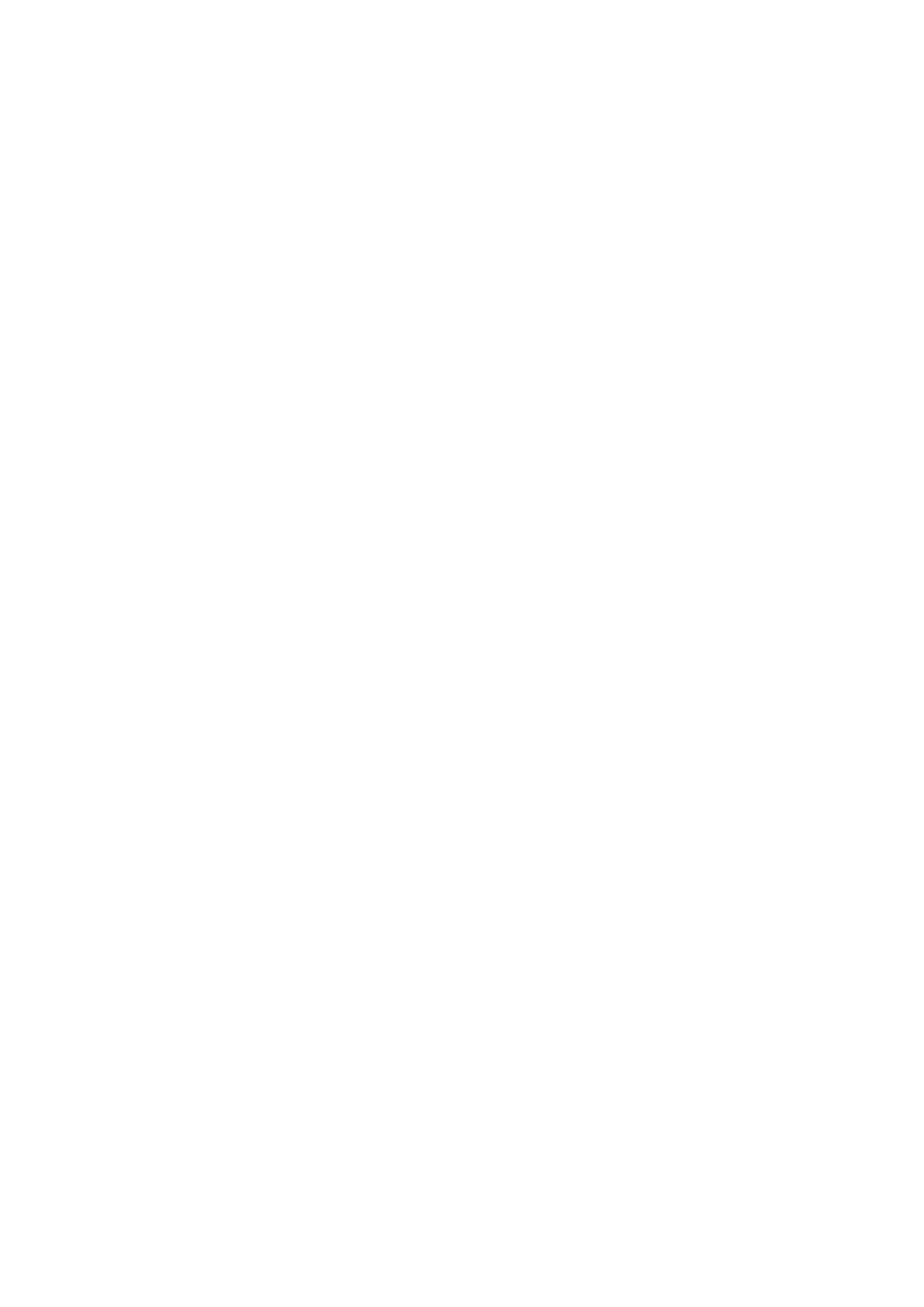### **Contents**

| 1   | <b>Basics</b>                                       |                                       |
|-----|-----------------------------------------------------|---------------------------------------|
| 1.1 | Precautionary measures                              | 4                                     |
| 1.2 | Maintenance interval                                | 4                                     |
| 1.3 | Compatibility notice                                | 5                                     |
| 1.4 | Firmware update:                                    | 5                                     |
| 1.5 | Fault rectification                                 | 5                                     |
| 1.6 | Changes and additions.                              | 5                                     |
| 1.7 | Maintenance                                         | 5                                     |
|     |                                                     |                                       |
| 2   | Prepare system for the maintenance or service       | 6                                     |
| 2.1 | Quick test                                          | 6                                     |
| 2.2 | Command "Lock outputs" (MOD AKT XX/16)              | $\overline{7}$                        |
| 3   | System check (for maintenance)                      | 7                                     |
| 4   | <b>Planning</b>                                     | 8                                     |
| 4.1 | Topology of the installation                        | 8                                     |
| 4.2 | SD card for an extended event memory                | $\begin{array}{c} 8 \\ 8 \end{array}$ |
| 4.3 | Transmission unit with primary and alternative path |                                       |
| 4.4 | Main siren and sub siren outputs                    | 8                                     |
| 5   | Measurements and power supply test                  | 9                                     |
| 6   | Alarm lines, fire detectors                         | 10                                    |
| 7   | Triggerings and alarm transmission                  | 11                                    |
| 8   | <b>Finishing work</b>                               | 12                                    |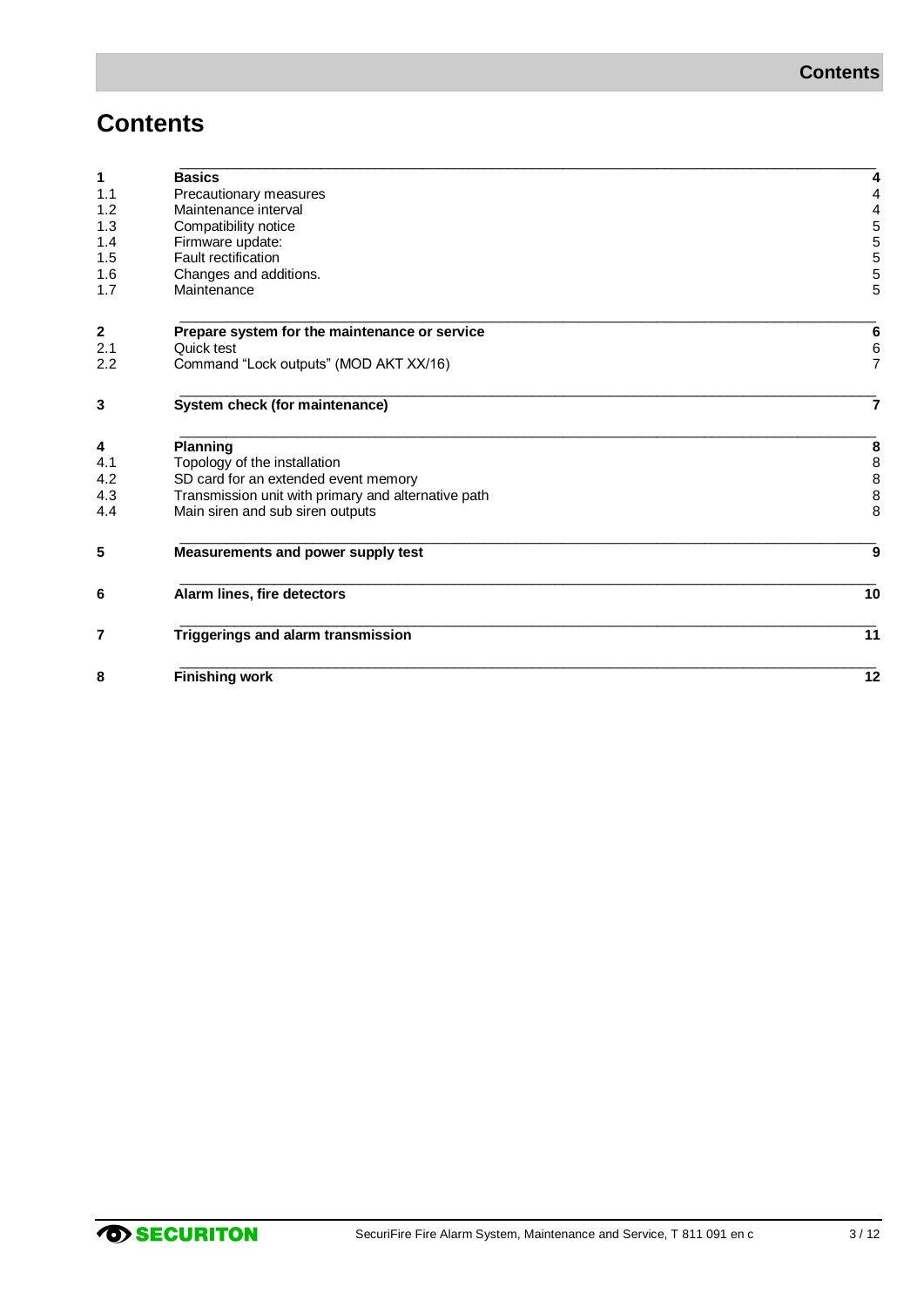**Le** 

### <span id="page-3-0"></span>**1 Basics**

### <span id="page-3-1"></span>**1.1 Precautionary measures**

### **Notice**

We must assume that a real alarm could occur during normal maintenance work. For this reason it is important that detection and alarm transmission is never switched off throughout the entire system.

Observe the following points during maintenance work:

- The customer must be informed about what functions in his system and what not
- The customer must be informed when the technician temporarily leaves the facility.
- During an interruption of the maintenance work of >30 min. (e.g. for lunch), the system must be fully switched on so that local alarm transmission can be guaranteed.
- The customer must be informed about his increased obligations during maintenance of the system
- If the "Lock outputs / MODAKT XX/16" function is active, it must be noted that alarms can be displayed only on the control unit (MIC 711/11, FIP etc.).

During maintenance work:

Switch only one SecuriLine or detection zone (for modernisation detectors) in maintenance.

### <span id="page-3-2"></span>**1.2 Maintenance interval**

#### **Notice**

- **Le** Maintenance and inspection work on danger detection systems are always subject to the provisions of the country in which the system is operated. For example:
	- $\bullet$  In GERMANY the DIN VDE 0833 Parts 1 + 2 and DIN 14675
	- In SWITZERLAND the VKF (Cantonal Fire Insurance Union) directive and the technical guidelines of the SES (TR SES)

According to the device manufacturer the following limitations apply:

- The maximum service life of CO detectors (CCD573X) is 7 years.
- The maximum service life of smoke detectors is 10 years.

The detectors must be replaced at the latest before the service life expires.

Securiton also recommends the following:

- Maintenance and inspection work should be carried out at regular intervals and by trained and qualified personnel only (qualified electrician).
- Carry out a functional and visual check in accordance with the document at least once a year.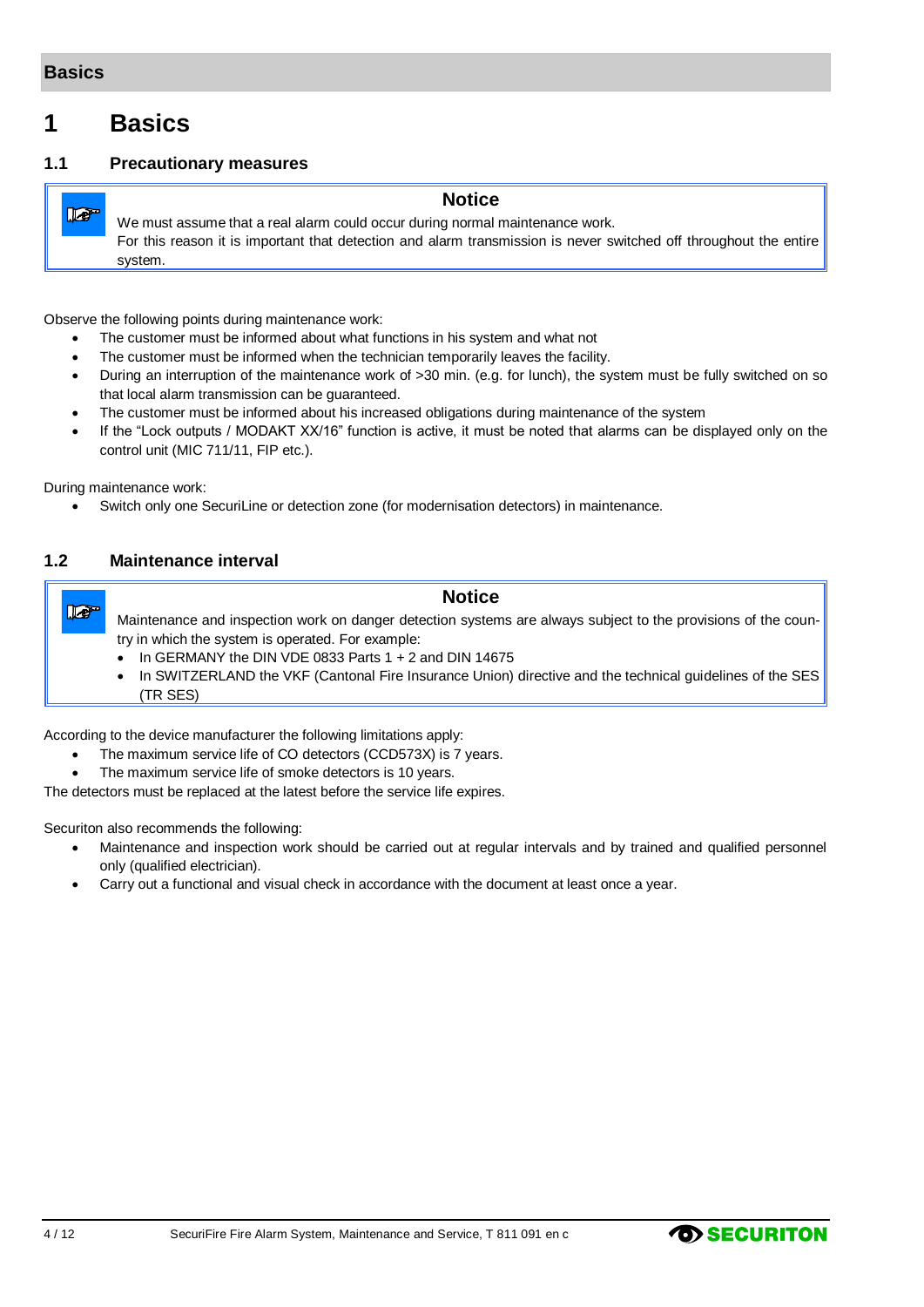### <span id="page-4-0"></span>**1.3 Compatibility notice**

#### **Warning**

All installations must be upgraded to release 2.0.4 or higher.



### **Notice**

SecuriFire Studio Release 2.0.4: new RTC-chip and B8-PSU are supported SecuriFire Studio Release 2.1: B8 platform is supported

#### <span id="page-4-1"></span>**1.4 Firmware update:**

It is the goal to update all systems on the latest release of an SRP (SecuriFire Release Package). SRP2.0 must be updated to R2.0.x. SRP2.1 must be updated to R2.1.x.

- Work through Sectio[n 2.](#page-5-0)
- Note Sectio[n 4](#page-7-0) [Planning.](#page-7-0)
- Note current service information: ..\..\ServiceInfo.
- Observe current application information: ..\..\ApplicationInfo.
- Section [7:](#page-10-0) Perform all tests designated "Firmware update".
- Work through Sectio[n 8.](#page-11-0)

### <span id="page-4-2"></span>**1.5 Fault rectification**

- Work through Sectio[n 2.](#page-5-0)
- Rectify fault: See document: SF\_ModFault\_T811092.

### <span id="page-4-3"></span>**1.6 Changes and additions.**

- Work through Sectio[n 2.](#page-5-0)
- Observe technical documentation ..\..\TechnDoc.
- Note Sectio[n 4](#page-7-0) [Planning.](#page-7-0)
- Observe software manual SF\_Studio\_Manual\_T811093.
- Note current service information: ..\..\ServiceInfo.
- Observe current application information: ..\..\ApplicationInfo.
- Section [7:](#page-10-0) The adaptations and transmission unit must be tested.
- Section [7:](#page-10-0) At least one real alarm transmitted to the fire brigade.
- Work through Sectio[n 8.](#page-11-0)

#### <span id="page-4-4"></span>**1.7 Maintenance**

- All sections of this document must be worked through.
- Note current service information: ..\..\ServiceInfo.
- Observe current application information: ..\..\ApplicationInfo.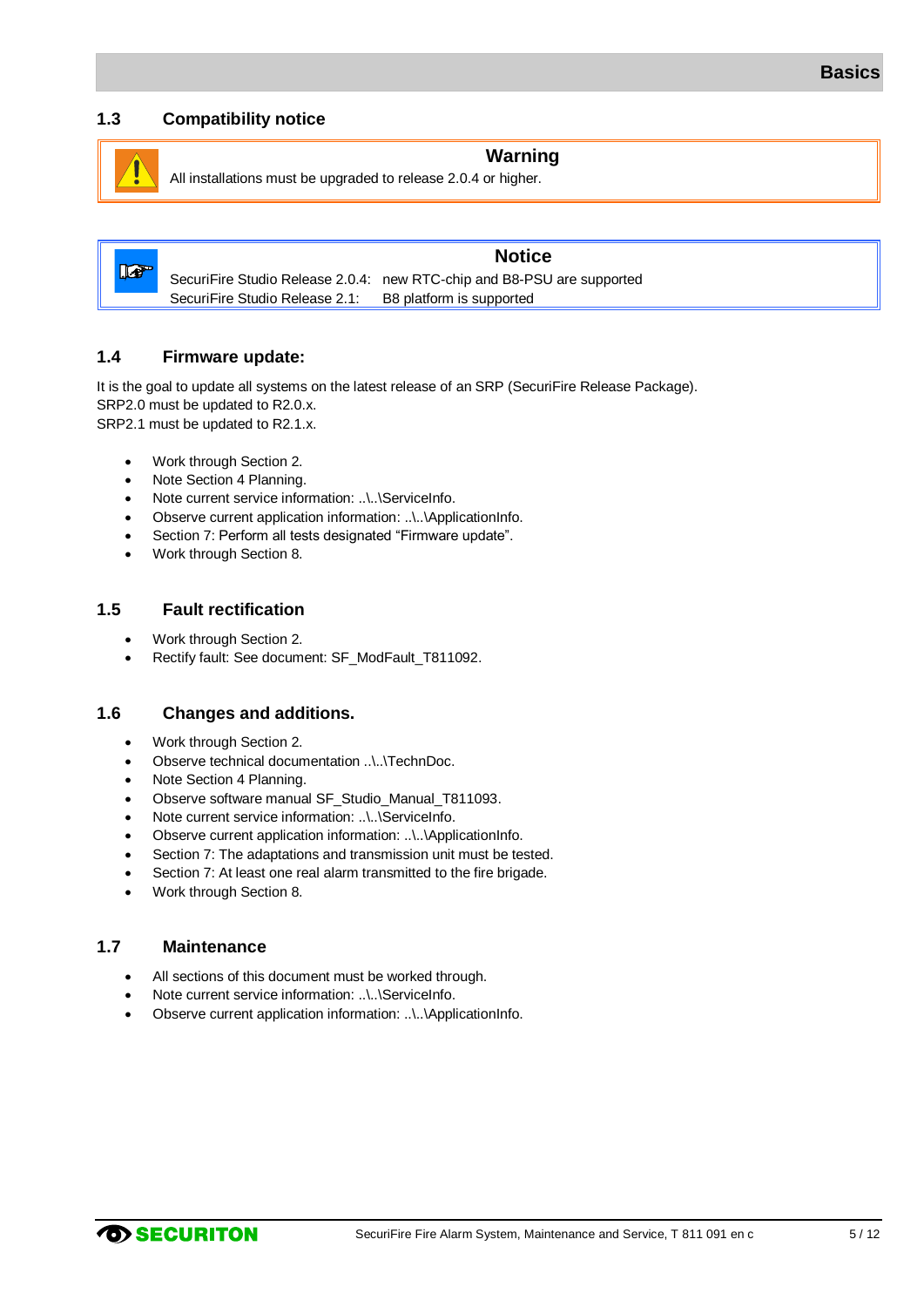### <span id="page-5-0"></span>**2 Prepare system for the maintenance or service**

| <b>Subject</b>                                                                                                    | <b>Tested</b> |
|-------------------------------------------------------------------------------------------------------------------|---------------|
| Must always be performed                                                                                          |               |
| Consult the customer in advance.<br>$\bullet$                                                                     |               |
| Arrange for keys, documents etc.<br>$\bullet$                                                                     |               |
| When possible, have the customer log off the facility from the alarm reception centres.<br>$\bullet$              |               |
| Note disablements, alarms and faults.<br>$\bullet$                                                                |               |
| For extinguishing systems: Uncouple valve on bottles (arranged with the customer).<br>$\bullet$                   |               |
| Acquire current planning file "*.bsa" of the system by uploading from the system.<br>$\bullet$                    |               |
| Poll events and save in Excel list (with SecuriFire Studio). This list shall be saved under the name<br>$\bullet$ |               |
| "Eventmemory_before_maintenance_Date.csv" on your data server.                                                    |               |
| Check events for irregularities: Faults, alarms etc.                                                              |               |
| To be performed during maintenance work                                                                           |               |
| Check system content: Number and type of installed devices and systems.<br>$\bullet$                              |               |
| Check and update responsible persons in the control notebook.<br>$\bullet$                                        |               |
| Check the orientation plans for the fire brigade.<br>$\bullet$                                                    |               |
| Check connection number of the transmission unit.<br>$\bullet$                                                    |               |
| Check the monitoring scope. Ask operator whether there have been changes in use.<br>$\bullet$                     |               |
| If required by the operator: Instruction in the operation of the FAS.                                             |               |

### <span id="page-5-1"></span>**2.1 Quick test**

The system must be subjected to the following tests in the current state (no restart).

| <b>Subject</b>                                                                         |  |
|----------------------------------------------------------------------------------------|--|
| <b>Test operation</b>                                                                  |  |
| The system can be operated normally (switching, infos, memory).                        |  |
|                                                                                        |  |
| Test "Lock outputs" via MIC (on authorisation level 8):                                |  |
| In the configuration menu execute the command "Lock outputs" – "On".<br>$\bullet$      |  |
| The fault MODAKT XX/16 appears in the MIC display. (MODAKT XX/15 is not OK!)           |  |
|                                                                                        |  |
| Alarm test                                                                             |  |
| End command "Lock outputs".<br>٠                                                       |  |
| Switch off all outputs.<br>٠                                                           |  |
| Switch on again only the outputs of the "Transmission unit".                           |  |
| "Trigger" alarm.                                                                       |  |
| Check transmission to the fire brigade.                                                |  |
| If one of the above named tests has a negative result                                  |  |
| Do not de-energise the system.<br>$\bullet$                                            |  |
| Do not perform a restart.                                                              |  |
| Contact the FAS department at the head office immediately to discuss further measures. |  |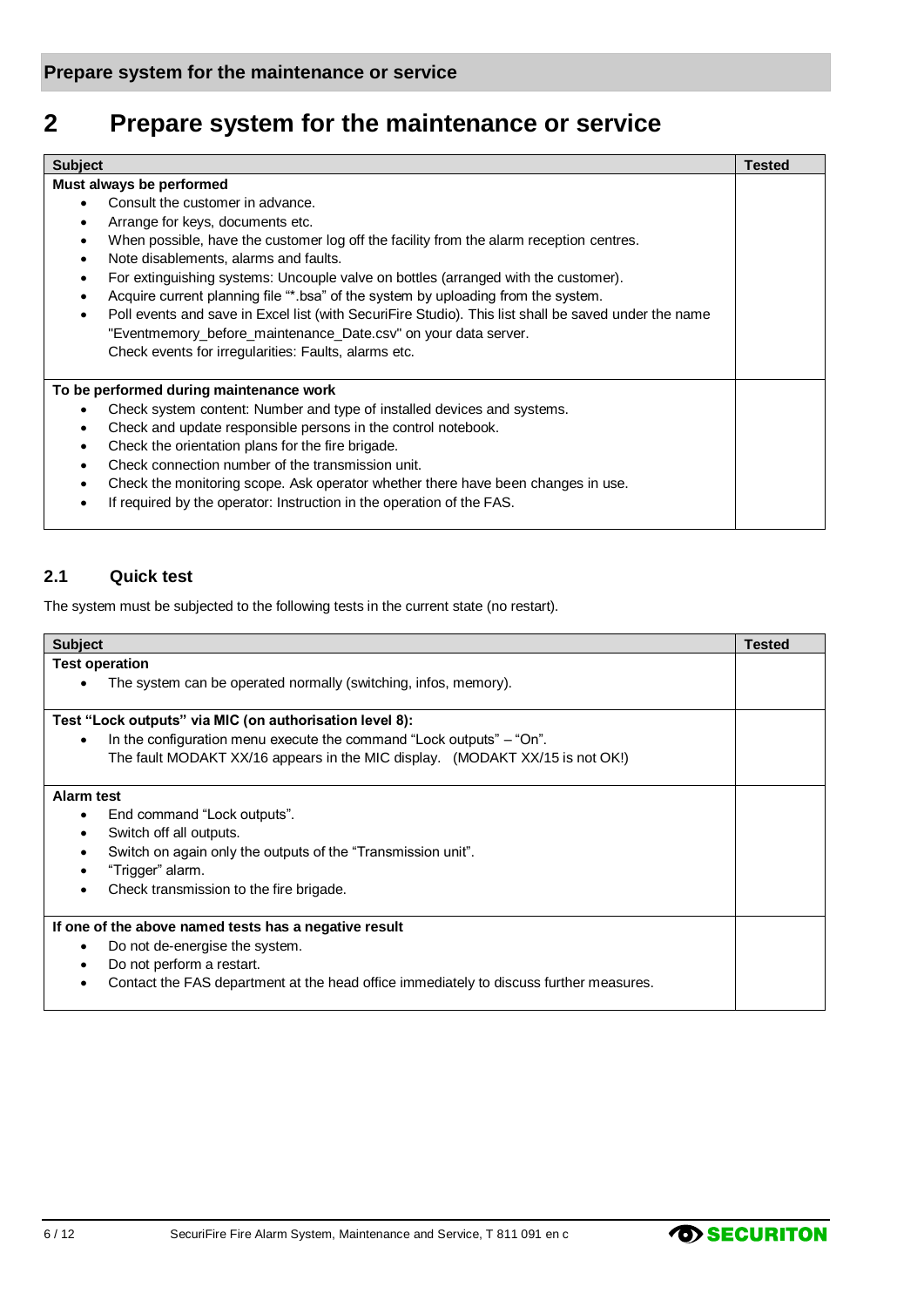### <span id="page-6-0"></span>**2.2 Command "Lock outputs" (MOD AKT XX/16)**

The "Lock outputs" command has the following advantages:

- It remains in effect even after a restart of the system and prevents unwanted output actuation.
- Output actuations on the logical level can be tested for the correct functioning of project changes.

Lock the outputs for the following work:

- For all downloads and system restarts.
- For fault rectification with HW replacement.
- When testing project changes.

The outputs should not be locked for detector maintenance (detection zone or loop switched to maintenance) for the following reasons.

- If the loop or detection zone is switched to maintenance, it is protected against false triggering.
- For large objects an internal alarm transmission is no longer guaranteed (sirens out of order).

### <span id="page-6-1"></span>**3 System check (for maintenance)**

| <b>Subject</b>                                                                                                                                                                                                                                                                                        | <b>Tested</b> |
|-------------------------------------------------------------------------------------------------------------------------------------------------------------------------------------------------------------------------------------------------------------------------------------------------------|---------------|
| Visual hardware inspection of all SCPs                                                                                                                                                                                                                                                                |               |
| Visual inspection of the control panel internal connections<br>$\bullet$<br>Check whether loose wires are present<br>Check all output terminals<br>Measure or estimate the ambient temperature in accordance with the document "SecuriFire mount-<br>٠<br>ing and installation instructions" T131458. |               |
| Visual hardware check of all internal and external indication and control maps                                                                                                                                                                                                                        |               |
| Indication and control map: Perform display test, lamp test and buzzer test<br>Display: Colour OK, any damage, possible cleaning<br>٠<br>Check all LEDs<br>Keys: Check function                                                                                                                       |               |
| Automatic detectors / soiling                                                                                                                                                                                                                                                                         |               |
| With the "LoopAnalysis" tool                                                                                                                                                                                                                                                                          |               |
| On all SecuriLines: Read maintenance and save protocol on the storage medium as XLM file.<br>$\bullet$<br>Compare with last year's protocol.<br>Observe replacement recommendations, replace detectors<br>Visual inspection of detectors, see Section "Alarm line test (test detectors)"              |               |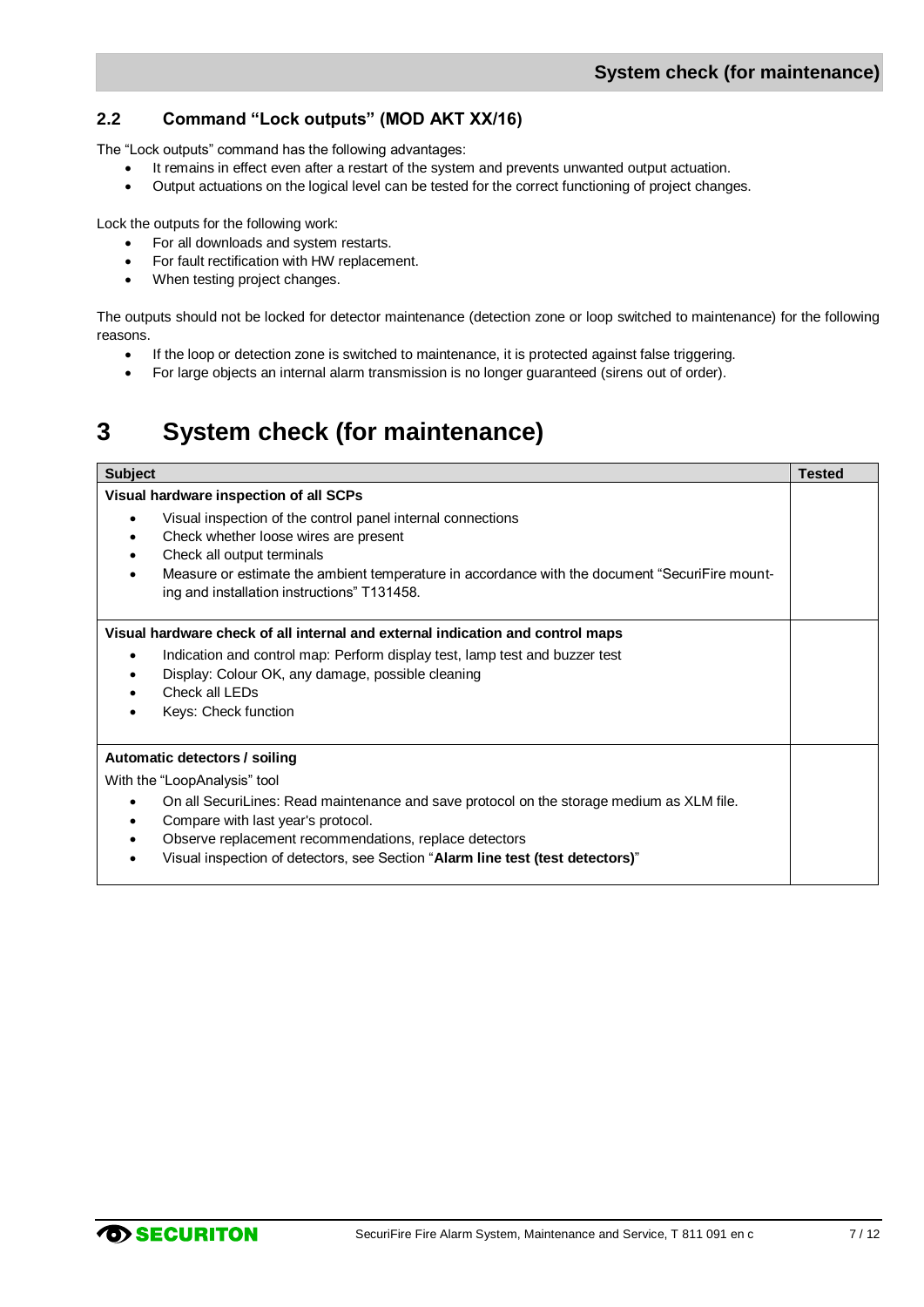### <span id="page-7-0"></span>**4 Planning**

In the following the system is to be checked concerning firmware and planning. Maintenance is a good opportunity for upgrading the system beforehand.



### **Notice**

Project modifications and firmware upgrade must be implemented before the function tests.

#### **The project file must be checked according to the checklist "SF\_Projection\_Checklist"**

Help is available in the "SF\_Studio\_Manual\_T811093" Software Manual. Please refer to the current documents "Service Information" ..\..\ServiceInfo as well as the current documents "Application information" ..\..\ApplicationInfo.

### <span id="page-7-1"></span>**4.1 Topology of the installation**

**Subject Tested** The SecuriLan must have the form of a loop. Refer also to Service Info "SF\_SI10\_Vernetzung".

### <span id="page-7-2"></span>**4.2 SD card for an extended event memory**

**Subject Tested** So that the entire event memory of 65,000 events can be used, the SD card approved by Securiton must be inserted. This is to be used on the SCP from which access with the service computer normally takes place. In case that SD cards are used, they have to be projected for each MIC/MIC711. In addition, the max. number of events in "Projection/Project/Event memory" has to be set to 65000.

### <span id="page-7-3"></span>**4.3 Transmission unit with primary and alternative path**

| <b>Subject</b>                                                                                                | Tested |
|---------------------------------------------------------------------------------------------------------------|--------|
| Is the transmission unit wired according to PVS-FA-2012-008 and PVS-FA-12-010 with the criteria "Fault"       |        |
| critical", "Fault not critical" and "Local alarm / Negative acknowledgement" and planned according to the in- |        |
| structions? See document "SF_AI_17 Remote_alerting_faults" for planning and wiring.                           |        |
| See current instructions concerning transmission units.                                                       |        |
|                                                                                                               |        |

#### <span id="page-7-4"></span>**4.4 Main siren and sub siren outputs**

| <b>Tested</b> |
|---------------|
|               |
|               |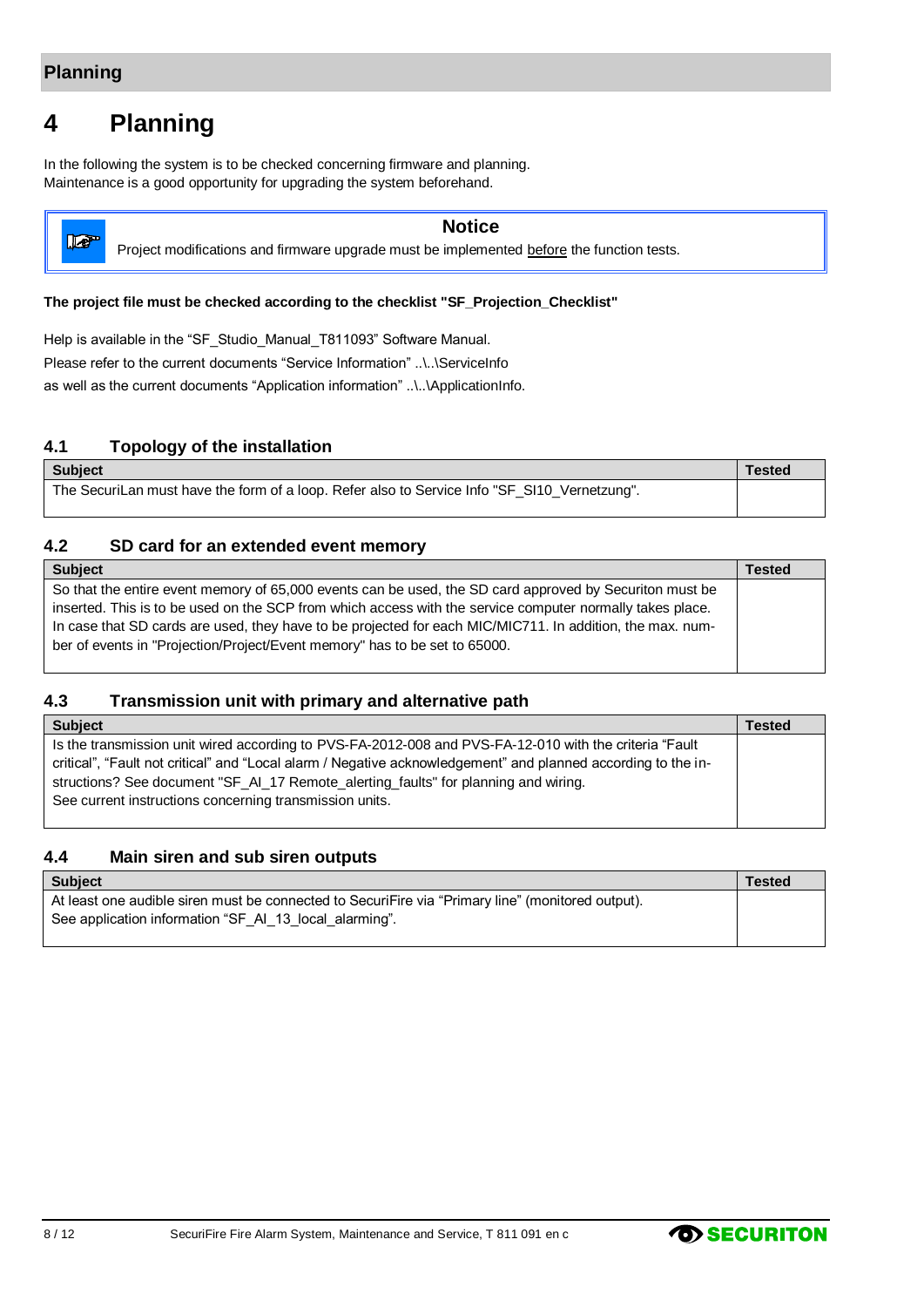### <span id="page-8-0"></span>**5 Measurements and power supply test**

| <b>Subject</b>                                                                                                                                                                                                                                                                                                                                                                                                                    | Tested /<br>Value |
|-----------------------------------------------------------------------------------------------------------------------------------------------------------------------------------------------------------------------------------------------------------------------------------------------------------------------------------------------------------------------------------------------------------------------------------|-------------------|
| 24 VDC voltage<br>24 VDC voltage measured on terminal block on PSU KI, VExt and GNDExt<br>Nominal value 27.0 V $\pm$ 0.4 V / 20C°<br>$\bullet$                                                                                                                                                                                                                                                                                    |                   |
| <b>Battery charging voltage</b><br>Battery connection charging voltage CI + to KI -<br>Nominal value $27.0$ V $\pm$ 0.4 V / 20C°.                                                                                                                                                                                                                                                                                                 |                   |
| <b>Earth fault check</b><br>Because on SecuriFire the GND of the SCP is directly on earth potential, no earth fault voltage can be meas-<br>ured.<br>The following must be observed:<br>The detector lines and SecuriLine are to be tested in compliance with service information:                                                                                                                                                |                   |
| "SFI05_earth_faults_SecurLinie"                                                                                                                                                                                                                                                                                                                                                                                                   |                   |
| <b>SCP system current</b><br>Loop ampere meter on the batteries in the circuit and remove 230 V mains connection.<br>Measuring value = current consumption of the system without charging current of the batteries<br>(emergency power), see commissioning data system file.<br>See power calculation \EngineeringDocuments\CurrentCalculation.                                                                                   |                   |
| <b>Battery failure</b><br>Test: Disconnect batteries.<br>Display after 15 min. in the display: "BATTERY FAULT".<br>Re-connect batteries.<br>Reset system.                                                                                                                                                                                                                                                                         |                   |
| Failure 230 V test<br>Remove mains disconnector socket.<br>٠<br>Let the system run on battery operation (at least 1 hr.).<br>Measurement of the discharge voltage see Check battery voltage.<br>Immediate display: PSU: "NETOK" LED goes out.<br>Control panel display: When the programmed delay time is expired (normally 1 hr.):<br>"FAULT" "230 V / +24 V"<br>"Mains fault" LED flashes<br>Continue to battery voltage check. |                   |
| <b>Battery voltage check</b><br>Check the battery voltage: must not be under 11.5 V for each battery.<br>Connect 230 V mains.<br>Reset system.                                                                                                                                                                                                                                                                                    |                   |
| <b>Fuse failure</b><br>Test: Remove fuse on PSU power supply unit.<br>$\bullet$<br>Message in the MIC display: "MODAKT XX/24" fault info: "PSU FUSE F1-F5".<br>٠<br>(Important: magnetic door clamps drop off, file incident doors can close.)<br>Also, faults are displayed from devices that are supplied from PSU.<br>Re-insert fuse.<br>Reset system.                                                                         |                   |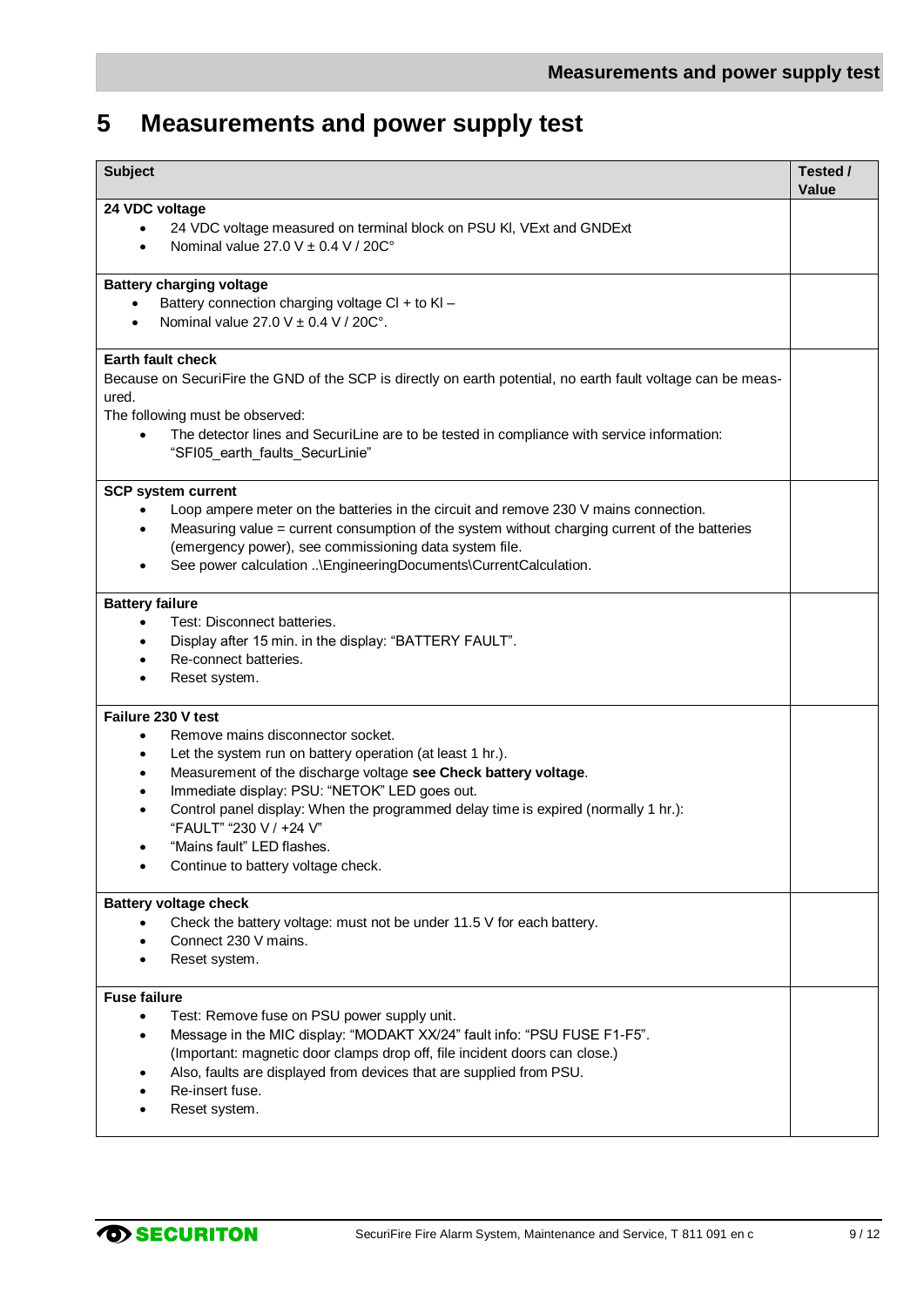### <span id="page-9-0"></span>**6 Alarm lines, fire detectors**

| <b>Subject</b>                                                                                                 | <b>Tested</b> |  |
|----------------------------------------------------------------------------------------------------------------|---------------|--|
| SecuriLine fire detector maintenance                                                                           |               |  |
| If factory maintenance (detector exchange after 8 years):                                                      |               |  |
| Switch the loop to be tested to maintenance. Use the SecuriFire maintenance tool. Check with                   |               |  |
| testing device.                                                                                                |               |  |
|                                                                                                                |               |  |
| You can choose amongst the following options:                                                                  |               |  |
| "Guided maintenance without detour". (Not recommended.)<br>$\bullet$                                           |               |  |
| "Guided maintenance with detour"<br>$\bullet$                                                                  |               |  |
| "Unguided maintenance"                                                                                         |               |  |
| The maintenance data can be printed out directly via laptop and printer on site and saved as a PDF file on the |               |  |
| CF card.                                                                                                       |               |  |
|                                                                                                                |               |  |
| Annually:                                                                                                      |               |  |
| SecuriFire ServiceCenter: tab "Send"<br>$\bullet$                                                              |               |  |
| Detector zone - Range x - Test maintenance                                                                     |               |  |
| Afterwards switch on again the detector zone(s)                                                                |               |  |
| Check in the event memory for the tested detectors                                                             |               |  |
| Addressable fire detector maintenance(ORM 140/150, MMD 140/150)                                                |               |  |
| If factory maintenance (detector exchange after 8 years):                                                      |               |  |
| Switch detection zone to be tested to maintenance. Check with testing device<br>$\bullet$                      |               |  |
| (SecuriFire maintenance tool cannot be used.)                                                                  |               |  |
| The performed maintenance work must be read out in the event memory.                                           |               |  |
| Conventional fire detector maintenance (ORM 130, SSD 521, SCD 563, etc.)                                       |               |  |
| If factory maintenance (detector exchange after 8 years):                                                      |               |  |
| Switch detection zone to be tested to maintenance. Check with testing device<br>$\bullet$                      |               |  |
| (SecuriFire maintenance tool cannot be used.)                                                                  |               |  |
| The performed maintenance work must be read out in the event memory.<br>$\bullet$                              |               |  |
| All fire detectors                                                                                             |               |  |
| Every two years (according to SES directives):                                                                 |               |  |
| Visual inspection                                                                                              |               |  |
| Check automatic detectors on firm installation, sufficient free area around the detector, free enter-          |               |  |
| ing of smoke                                                                                                   |               |  |
| All manual trigger buttons                                                                                     |               |  |
| Annually (according to SES directives):                                                                        |               |  |
| Trigger (see Section 7)                                                                                        |               |  |
|                                                                                                                |               |  |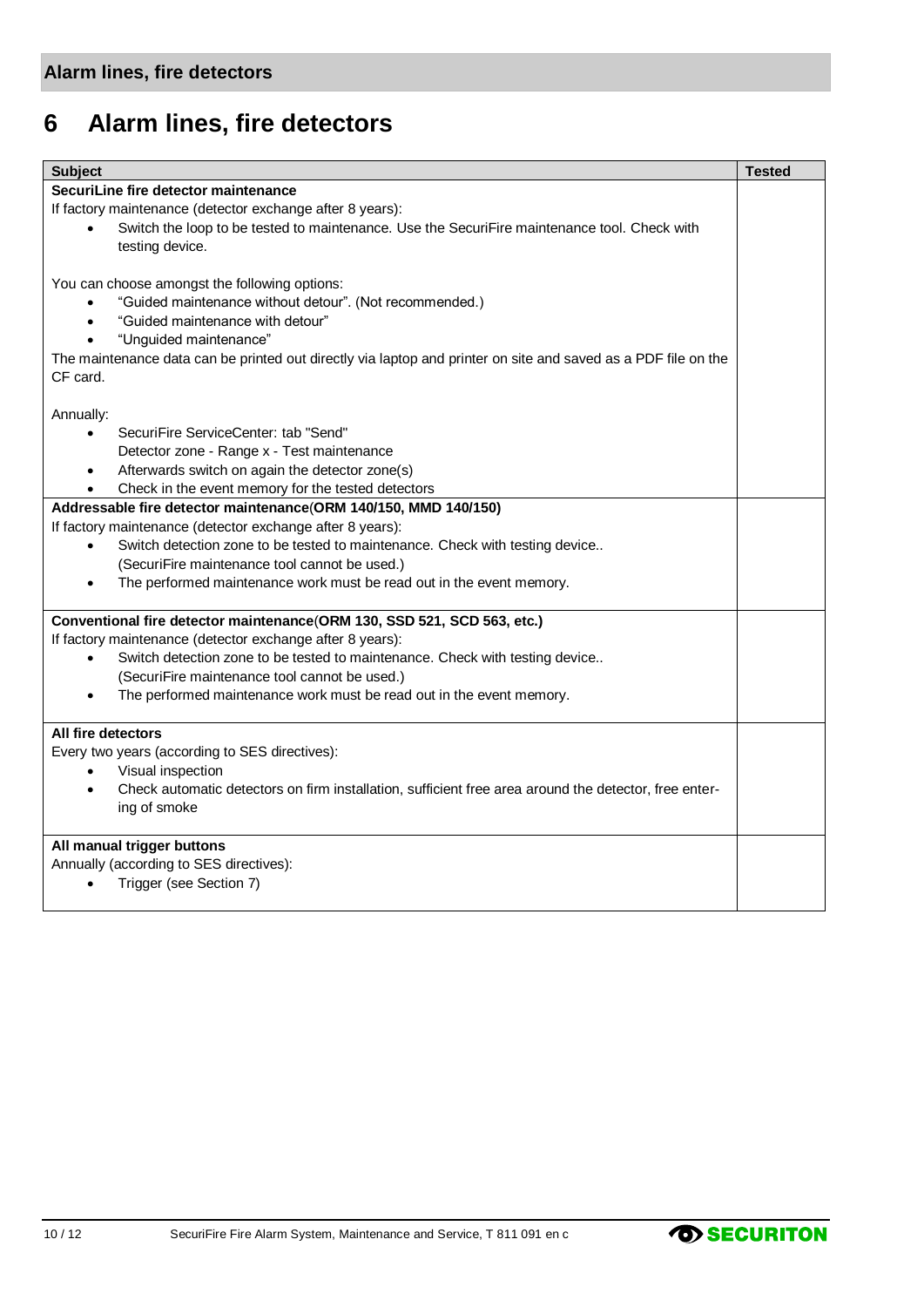## <span id="page-10-0"></span>**7 Triggerings and alarm transmission**

| <b>Subject</b>                                                                                                                                           | <b>Tested</b> |
|----------------------------------------------------------------------------------------------------------------------------------------------------------|---------------|
| System on "Present" (delay on)                                                                                                                           |               |
| Trigger automatic detector: Check delay time and inspect time.                                                                                           |               |
| Trigger manual button: Must transmit directly on TU.                                                                                                     |               |
| System on "Absent" (delay off)                                                                                                                           |               |
| Trigger automatic detector: Must transmit directly on TU.                                                                                                |               |
| Trigger manual button: Must transmit directly on TU.                                                                                                     |               |
| Detection zones (after firmware update and annually compliant with SES directives)                                                                       |               |
| Switch on "Lock outputs" (fault "MODAKT XX/16"):                                                                                                         |               |
| - DXI loop: Trigger a real alarm on at least 1 automatic detector per loop; afterwards, check for cor-                                                   |               |
| rect display.                                                                                                                                            |               |
| - DXI stub: Trigger a real alarm on 1 detector per loop; afterwards, check for correct display.                                                          |               |
| - LEE 24 loop: Trigger a real alarm on 1 detector per loop; afterwards, check for correct display.                                                       |               |
| - LEE 23 stub: trigger a real alarm on 1 stub per card; afterwards, check for correct display.                                                           |               |
| - IM 8 stub: trigger a real alarm on 1 detector per stub; afterwards, check for correct display.                                                         |               |
| Check actuations of the outputs (TUs, sirens, fire incident controls) in the event list.<br>$\bullet$                                                    |               |
| If a security management system or SecuriWan is connected to a control panel: Trigger alarm and                                                          |               |
| have the customer check and reset management system / SecuriWan. At least 1 once<br>Trigger one detector per loop or stub line using the testing device. |               |
|                                                                                                                                                          |               |
| (the following points are not necessary after a firmware update)                                                                                         |               |
| Trigger all manual trigger buttons.                                                                                                                      |               |
| Check flame detector if present with testing device.                                                                                                     |               |
| Check linear detector (special fire detector) if present with testing device.<br>$\bullet$                                                               |               |
| Check group association by means of the event memory.<br>$\bullet$                                                                                       |               |
| Check actuations of the outputs (TUs, sirens, fire incident controls) in the event list.<br>$\bullet$                                                    |               |
| To check the correct operation of the control, trigger further detectors in different zones using                                                        |               |
| the command "simulate alarm".                                                                                                                            |               |
| End "Lock outputs" (no "MODAKT XX/16" fault).                                                                                                            |               |
| Transmission unit (at annual maintenance and firmware update)                                                                                            |               |
| (Important: twice yearly if the transmission section is not monitored.)                                                                                  |               |
| Switch off all outputs.                                                                                                                                  |               |
| Switch on the outputs required for remote alerting.                                                                                                      |               |
| Trigger one alarm in each area.                                                                                                                          |               |
| Check the transmission to the fire services. (all criteria). The pictogram "Transmission unit" (Tele-                                                    |               |
| phone) lights up red.                                                                                                                                    |               |
| Check transmission to the fault reception centre by creating a fault. (all criteria)                                                                     |               |
| Sirens (at annual maintenance)                                                                                                                           |               |
| Each siren must also be physically tested at least once (real actuation). The pictogram "Alarm unit"                                                     |               |
| (Siren) lights up red.                                                                                                                                   |               |
|                                                                                                                                                          |               |